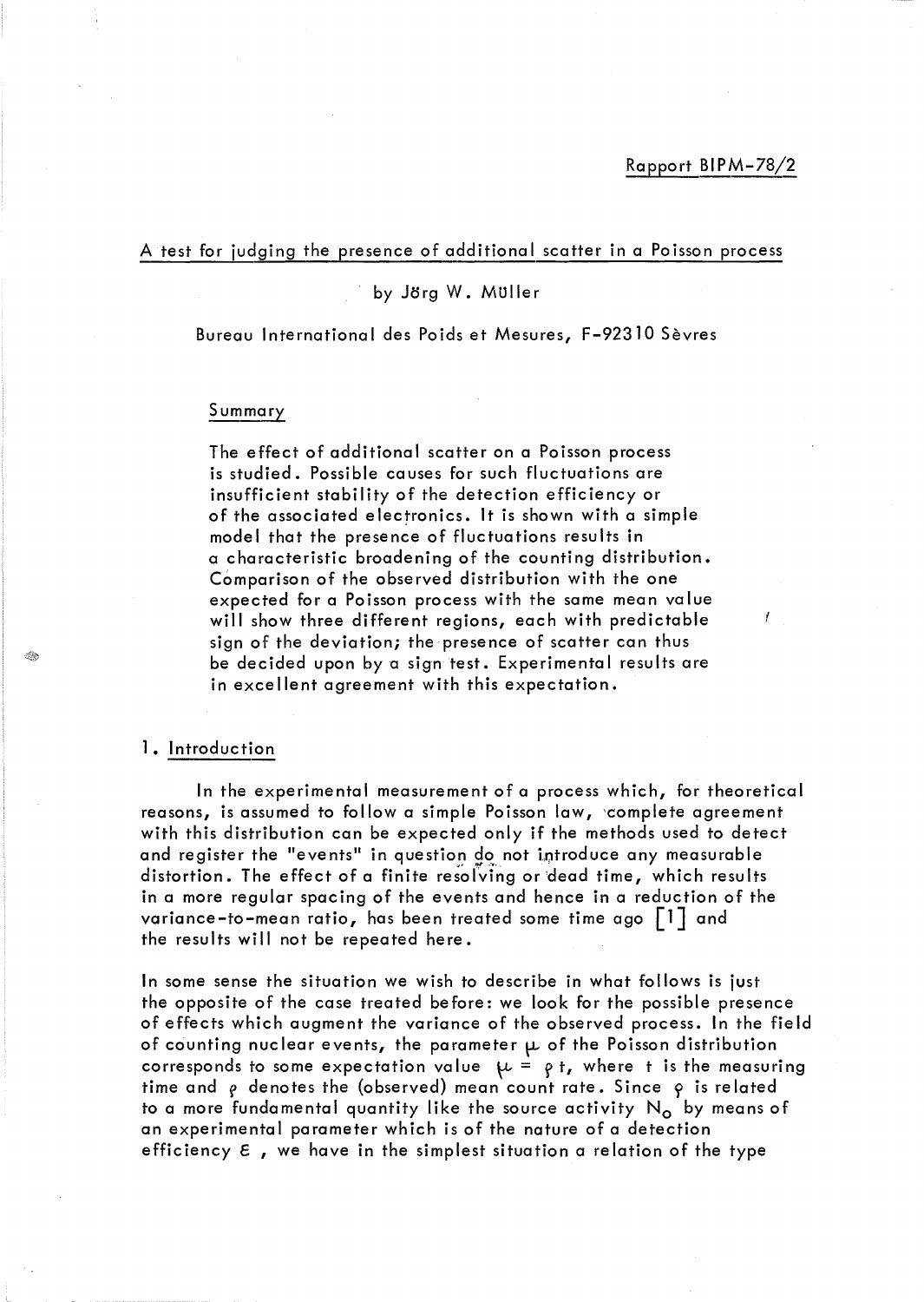$$
\mu = N_o \cdot t \cdot \mathcal{E} ,
$$

neglecting decay or other possible complications. Whereas  $N_{o}$  is a constant and t can usually be measured with negligible uncertainty, this is not necessarily the case for  $\mathcal E$ . Various causes for possible fluctuations of  $\epsilon$  as a function of time can be imagined, depending on the nature of the detector and the associated electronics. Thus for a proportional counter, for instance, it may prove difficult or impossible to ensure sufficient stability in the high tension or uniformity in the composition and pressure of the counting gas to render these effects negligible  $\lceil 2 \rceil$   $\cdot$  In all these cases, the result would be a corresponding increase in the observed variance, exceeding thereby the value expected for a pure Poisson process.

While the very knowledge of the possible presence or absence of effects augmenting the scatter of the experimental data is already an interesting piece of information, the neglect of such effects would result in serious errors for quantities which are directly derived from the value of the observed variance, as it is for instance the case for dead times determined on the basis of variance-to-mean ratios alone  $\lceil 3 \rceil$  .

### 2. The negative binomial distribution as a model

The exact way an experimental distribution may differ from the Poisson law obviously depends on the detailed mechanism of the interfering effects. If we wish to arrive at a general description, a model has to be chosen which is both reasonably flexible and sufficiently simple for an exact mathematical treatment. As a matter of fact, there is an embarassingly rich choice of possible generalizations of the Poisson law; for a good general review see e.g.  $\left[4\right]$  . Considering the experimental origin of the distortion, it may be natural in our case to look for such a generalization where the constant detection efficiency  $\epsilon$  is replaced by a positive random quantity. Perhaps the simplest<sub>y</sub>choice consistent with the criteria given above is the family of gamma densities, i.e.

$$
f(\mu) = \frac{c^{r}}{\Gamma(r)} \mu^{r-1} e^{-c\mu}, \qquad \text{for} \qquad \mu > 0,
$$
 (2)

with  $r > 0$  and  $c > 0$ .

It can be shown that the relative spread of  $\mu$  is then given by

$$
\frac{\sigma(\mu)}{m_1(\mu)} = \frac{1}{\sqrt{r}} \tag{2a}
$$

(1)

I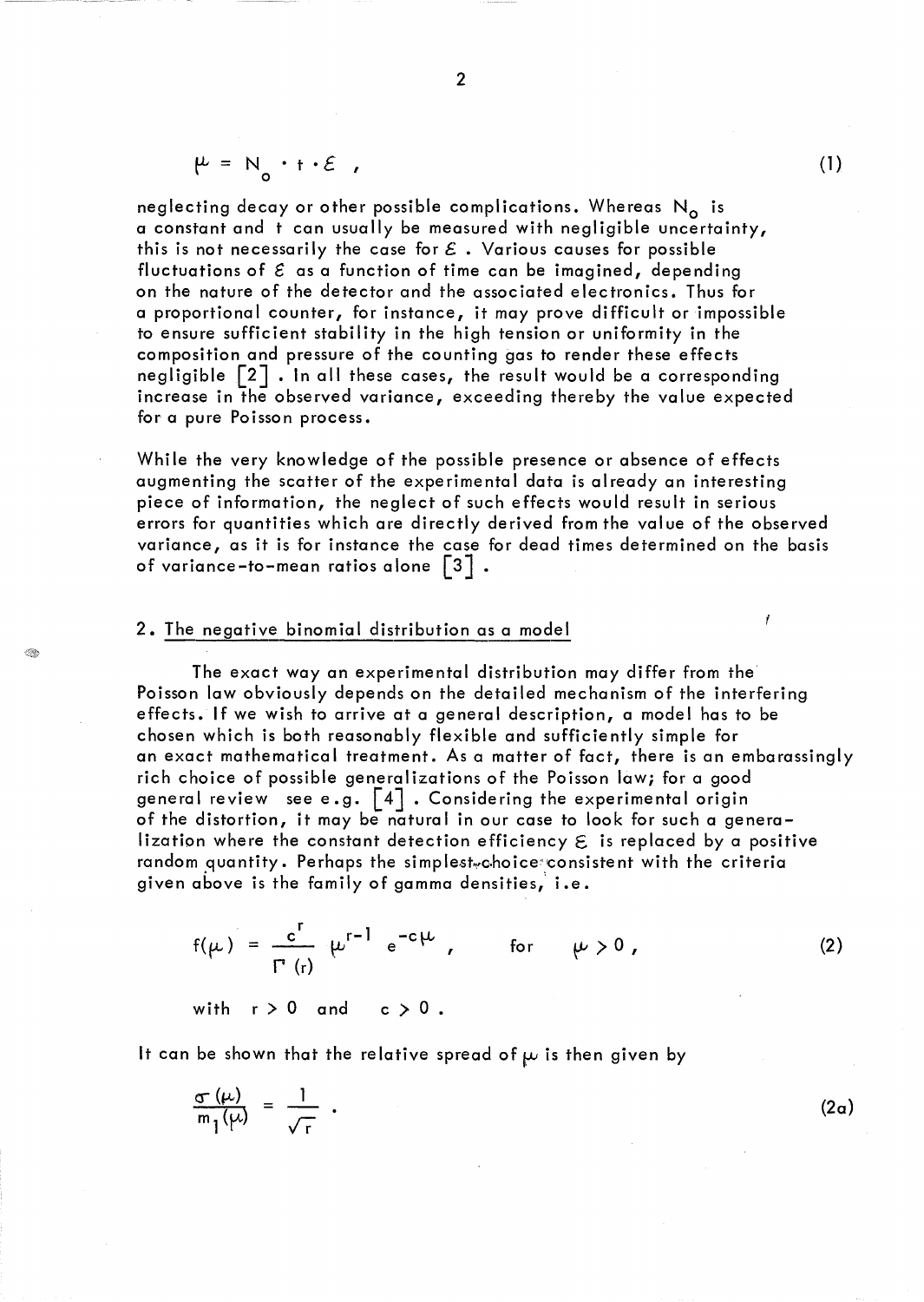In the original Poisson distribution

 $\sim$ 

$$
P_{\mu}(k) = \frac{\mu^{k}}{k!} e^{-\mu},
$$

which indicates the probability that exactly k events are observed if the expectation value is  $\mu$ , we now consider  $\mu$  as a random quantity which is described by  $(2)$ . The corresponding new probabilities  $W(k)$ resulting from a superposition or mixture is then given by

$$
W(k) = \int_{0}^{\infty} P_{\mu}(k) \cdot f(\mu) d\mu
$$
  
= 
$$
\int_{0}^{\infty} \frac{\mu k e^{-\mu}}{k!} \frac{c^{r}}{\Gamma(r)} \mu^{-r-1} e^{-c\mu} d\mu
$$
  

$$
\infty
$$

$$
= \frac{c^{r}}{k! \Gamma^{r}(r)} \int_{0}^{\infty} \mu^{k+r-1} e^{-\mu(c+1)} d\mu.
$$

Putting  $\mu(c+1) = \lambda$ , i.e.  $d \mu = d \lambda/(c+1)$ , we obtain

$$
W(k) = \frac{c^{r}}{(c+1)^{k+r}} k! \Gamma(r) \int_{0}^{\infty} \lambda^{k+r-1} e^{-\lambda} d\lambda
$$

$$
= \frac{\Gamma(k+r)}{k! \Gamma(r)} \frac{c^{r}}{(c+1)^{k+r}}.
$$

This result and its derivation have been well known for long, of course; they can be found in the textbooks under the headings negative binomial, Pólya or Pascal distribution.

ar est mil

"I

For many applications somewhat different expressions for W(k) are often more convenient. Thus, since

$$
\frac{\Gamma(k+r)}{k!\Gamma(r)} = {k+r-1 \choose r-1} = {k+r-1 \choose k},
$$

the use of the abbreviation

$$
p = \frac{c}{c+1} ,
$$

36

(4)

ł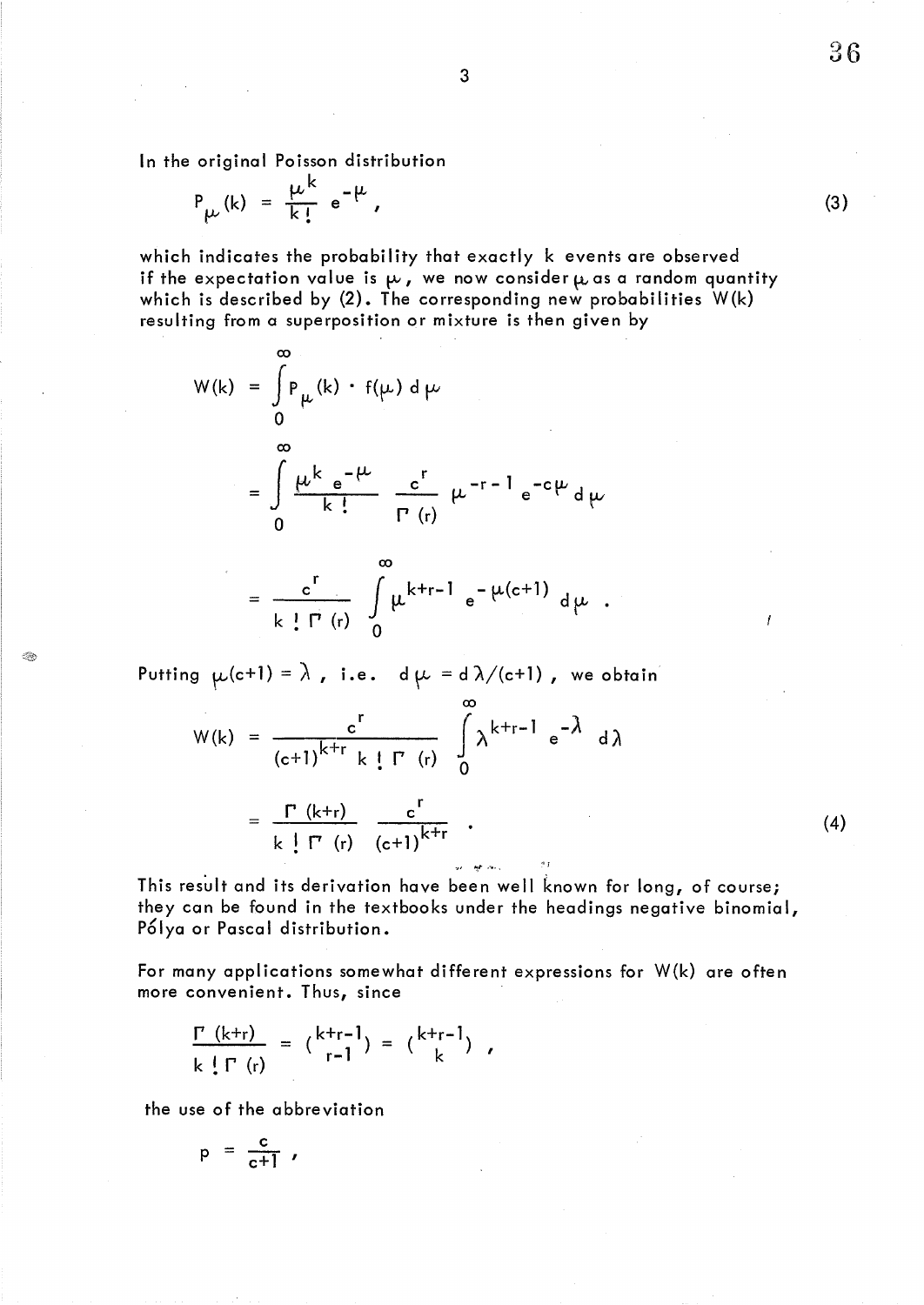hence a Iso

$$
q \equiv 1 - p = \frac{1}{c+1} ,
$$

permits to bring (4) into the equivalent form

$$
W(k) = {k + r - 1 \choose k} p^r q^k
$$
  
=  ${k + r - 1 \choose r - 1} p^r q^k$ , where  $0 \le p \le 1$ . (5a)

As for any real r there exists the identity

$$
\binom{-r}{k} = (-1)^k \binom{k+r-1}{k}, \quad \text{for } k \text{ integer and non-negative,}
$$

another possible form is

$$
W(k) = \binom{-r}{k} p^{r} (-q)^{k} \tag{5b}
$$

always with  $k = 0$ , 1, 2, ... This form well explains the name "negative binomial" given to the distribution.  $\mathbf{r}$ 

Finally, a further useful alternative can be derived from (4) by observing that

$$
\Gamma \text{ (k+r)} = (\text{k+r-1}) (\text{k+r-2}) \dots (\text{k+r-k}) \Gamma \text{ (r)}
$$
\n
$$
= r (\text{r+1}) (\text{r+2}) \dots (\text{r+k-1}) \Gamma \text{ (r)}
$$
\n
$$
= 1 (1 + \frac{1}{r}) (1 + \frac{2}{r}) \dots (1 + \frac{\text{k-1}}{r}) \Gamma \text{ (r)} \text{ r}^k
$$

If we put

Æ

$$
P = \frac{1}{L} \qquad \qquad P = \frac{1}{L}
$$

(4) can be brought into the form  
\n
$$
W(k) = \frac{r^k}{k!} \prod_{j=1}^{k-1} (1 + jb) \left[ \frac{c}{c+1} \right]^{1/b} \frac{1}{(c+1)^k}
$$
\n
$$
= \left[ \frac{1}{b (c+1)} \right]^{k} \frac{1}{k!} \left[ \frac{1}{1+1/c} \right]^{1/b} \prod_{j=1}^{k-1} (1 + jb).
$$

With the additional abbreviation

$$
\mu = \frac{1}{b c} ,
$$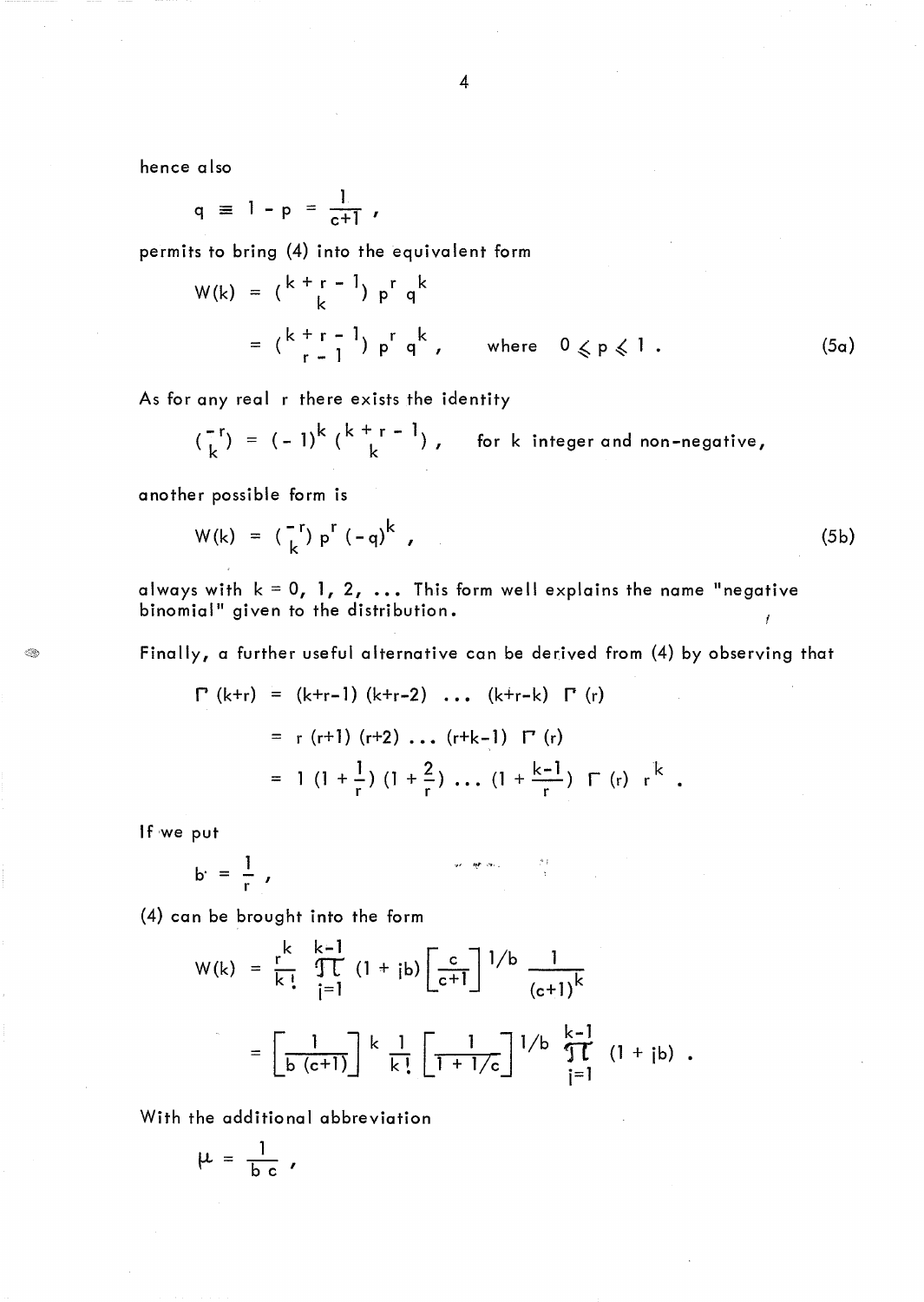we arrive at the expression

The expression  
\n
$$
W(k) = \frac{\mu^{k}}{k!} \left[ \frac{1}{1 + b\mu} \right]^{k+1/b} \prod_{j=1}^{k-1} (1 + jb)
$$
\n(6)

Whichever form may be preferred, it will be noted that the distribution has two independent parameters (which are  $\mu$  and b in the case of eq. 6), and it is this feature which guarantees its additional flexibility compared to the simple Po isson law.

For the moments see the Appendix.

## 3. The Poisson approximation of the Polya distribution

For obvious practical reasons, our main interest in the P61ya (or negative binomial) distribution is for the case where it differs little from the Poisson law. The aim will therefore be to derive an expression where W(k) is represented by a Poisson probability multiplied by a correction which might be a power series development in a suitable parameter like b. If such a form were available, we could then hope to proceed further by applying a reasoning similar to the one used already in  $\lceil 1 \rceil$  . The parameter b seems to be a good choice indeed, since it follows easily from (6) that

$$
\lim_{b \to 0} W(k) = P_{\mu}(k) . \tag{7}
$$

Hence, our next task is to derive an approximation for W(k) which includes a correction term linear in b. Let us consider the different factors in (6) separately. Two of them are easy to treat and they give readily

$$
(1 + b\mu)^{-k} \cong 1 - k b\mu,
$$
  
\n
$$
\frac{k-1}{\prod (1 + jb) = (1 + b) (1 + 2b) \dots (1 + \lfloor k-1 \rfloor b)}
$$
  
\n
$$
\cong 1 + (b + 2b + 3b + \dots + \lfloor k-1 \rfloor b)
$$
  
\n
$$
= 1 + \frac{b}{2} k (k-1).
$$
\n(9)

The handling of the term

$$
W(0) = (\frac{1}{1 + b\mu})^{1/b}
$$

is a bit more delicate. Putting  $1/b = n$ , we can write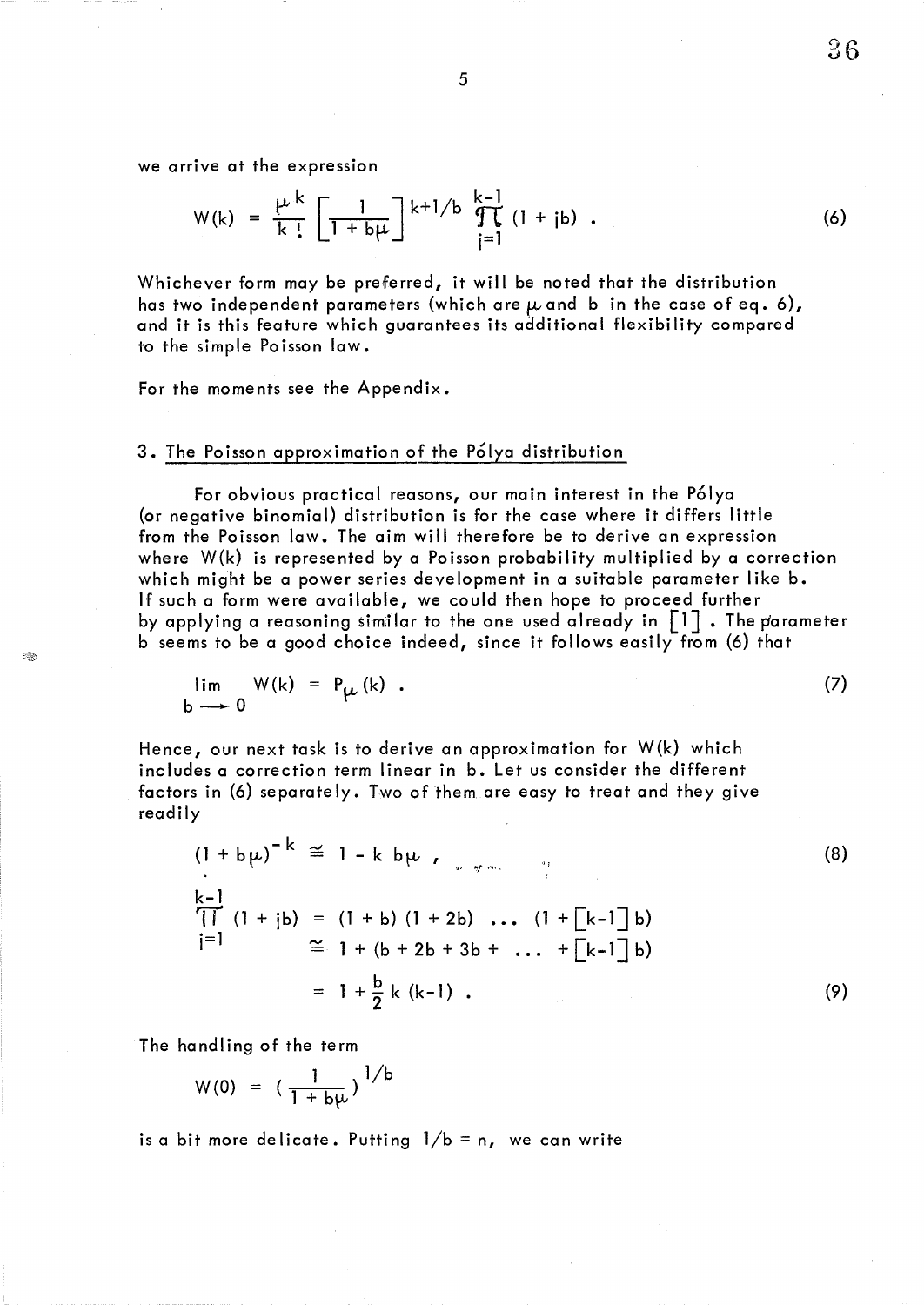$$
\begin{aligned}\n\left[\mathbf{W}(0)\right]^{-1} &= (1 + \frac{\mu}{n})^n = \sum_{j=0}^n \binom{n}{j} \left(\frac{\mu}{n}\right)^j \\
&= 1 + n \frac{\mu}{n} + \frac{n}{2}(n-1) \left(\frac{\mu}{n}\right)^2 + \frac{n}{6}(n-1) (n-2) \left(\frac{\mu}{n}\right)^3 + \dots \\
&= 1 + \mu + \frac{1}{2}(1 - \frac{1}{n})\mu^2 + \frac{1}{6}(1 - \frac{1}{n}) (1 - \frac{2}{n})\mu^3 + \frac{1}{24}(1 - \frac{1}{n}) (1 - \frac{2}{n}) (1 - \frac{3}{n})\mu^4 + \dots \\
&= 1 + \mu + \frac{\mu^2}{2!} (1 - b) + \frac{\mu^3}{3!} (1 - b) (1 - 2b) + \frac{\mu^4}{4!} (1 - b) (1 - 2b) (1 - 3b) + \dots \\
&= 1 + \mu + \sum_{j=2}^n \frac{\mu^j}{j!} \prod_{k=1}^{j-1} (1 - kb) \\
&\cong 1 + \mu + \sum_{j=2}^\infty \frac{\mu^j}{j!} \left[ 1 - j(i-1) \frac{b}{2} \right] \\
&= e^{\mu} - \sum_{j=2}^\infty \frac{\mu^j}{j!} (i-1) \frac{b}{2} = e^{\mu} - \frac{b}{2} \sum_{j=2}^\infty \frac{\mu^j}{(j-2)!} \\
&= e^{\mu} - \frac{b}{2} \mu^2 \sum_{k=0}^\infty \frac{\mu^k}{k!} = e^{\mu} - \frac{b}{2} \mu^2 e^{\mu} \\
&= e^{\mu} (1 - \frac{b}{2} \mu^2),\n\end{aligned}
$$

hence

◈

$$
W(0) \cong e^{-\mu} (1 + \frac{b}{2} \mu^2) .
$$
 (10)

Substitution of (8), (9) and (10) into (6) leads to the approximation looked for, namely .

$$
W(k) = \frac{\mu^{k}}{k!} e^{-\mu} (1 + \frac{b}{\alpha} \mu^{2}) (1 - bk\mu) (1 + \frac{b}{\alpha} k[k-1])
$$
  
\n
$$
\approx P_{\mu}(k) \left\{ 1 + b \left[ \frac{\mu^{2}}{2} - k\mu + \frac{k}{2} (k-1) \right] \right\}
$$
  
\n
$$
= P_{\mu}(k) \left\{ 1 + \frac{b}{2} \left[ (\mu - k)^{2} - k \right] \right\}.
$$
 (11)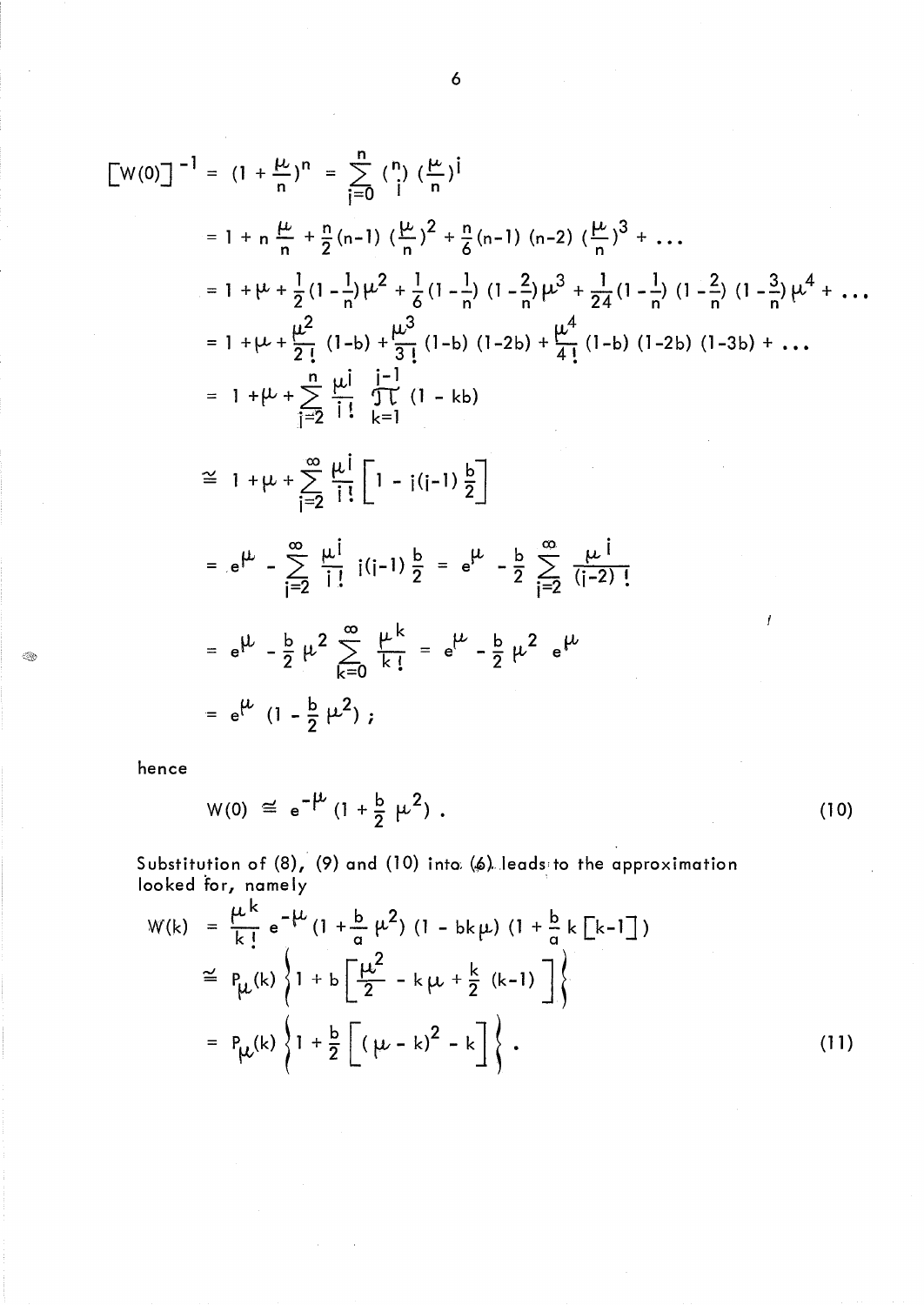Before drawing some conclusions from 'this approximation which is of the desired form, let us check whether (11) leads to the correct first moments. For explicit expressions of the ordinary moments co

 $\sum k^r P_{\mu\nu}(k)$  of a Poisson distribution see e.g.  $\left[\begin{smallmatrix} 4 \end{smallmatrix}\right]$  . Dropping the k=O

arguments k and  $\mu$  for brevity in the summations, we obtain

- for the normalization:

$$
N = \sum W = \sum P + \frac{b}{2} \left[ \mu^2 \sum P - (2 \mu + 1) \sum kP + \sum k^2 P \right]
$$
  
= 1 +  $\frac{b}{2} \left[ \mu^2$  1 - (2 $\mu$ +1)  $\mu$  +  $\mu$  ( $\mu$ +1)  $\right]$  = 1 (12a)

- for the first moment:

$$
m_1(k) = \sum kW = \sum kP + \frac{b}{2} \left[ \mu^2 \sum kP - (2\mu + 1) \sum k^2P + \sum k^3P \right]
$$
  
=  $\mu + \frac{b}{2} \left[ \mu^2 \mu - (2\mu + 1) \mu (1 + \mu) + \mu (1 + 3\mu + \mu^2) \right] = \mu$ , (12b)

- for the second moment:

 $<\,>$ 

$$
m_2(k) = \sum k^2 W = \sum k^2 P + \frac{b}{2} \left[ \mu^2 \sum k^2 P - (2\mu + 1) \sum k^3 P + \sum k^4 P \right]
$$
  
=  $\mu (1 + \mu) + \frac{b}{2} \left[ \mu^2 \mu (1 + \mu) - (2\mu + 1) \mu (1 + 3\mu + \mu^2) + \mu (1 + 7\mu + 6 \mu^2 + \mu^3) \right]$   
=  $\mu (1 + \mu) + b \mu^2$  (12c)

which leads for the variance to

$$
\sigma^{2}(k) = m_{2}(k) - m_{1}^{2}(k) = \mu(1 + b \mu).
$$
 (12d)

Since the results (12) agree with the values given in Table A1 of the Appendix for the moments of the P61ya distribution, we can be assured that the approximation (11) is a valid one. It follows from (11) that W(k) coincides with P(k) if the term in the curly brackets vanishes, hence for

$$
(\mu - k)^2 - k = 0,
$$

which has the two solutions

$$
k_{1,2} = \mu + \frac{1}{2} \pm \sqrt{\mu + \frac{1}{4}} \tag{13}
$$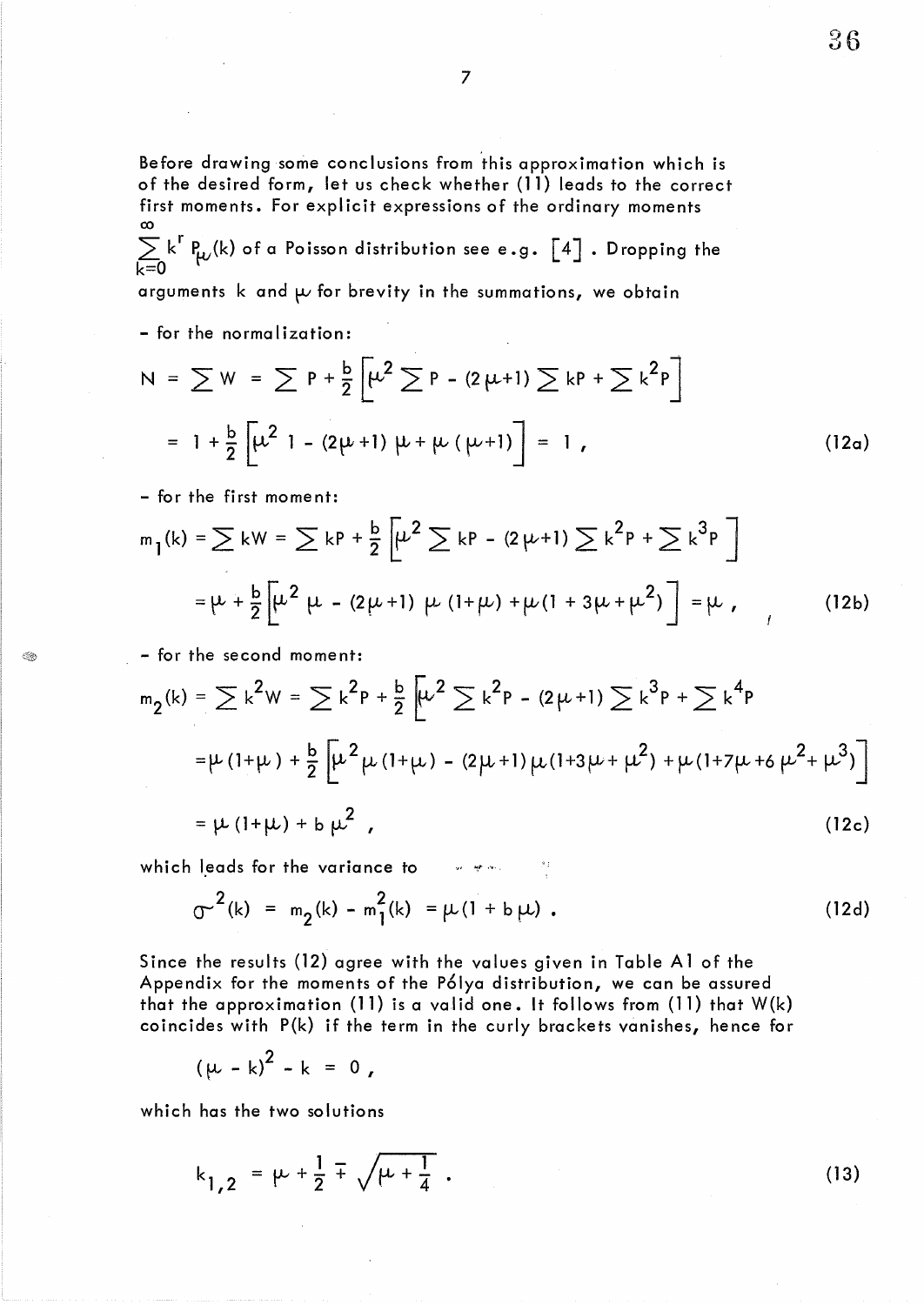This is quite an interesting result. First we note that the crossing of the two curves occurs at exactly the same points we have found previously for a Poisson process disturbed by a (small) dead time (see eq. 8 in  $\lceil 1 \rceil$ ). As for the deviations between  $W(k)$  and  $P(k)$ , however, the signs are different: if the original Poisson distribution has been somehow (slightly) perturbed so that its variance is increased, this should reflect itself in the sign of the differences  $W(k) - P(k)$ , which is now expected to be negative for values of k lying between the limits  $k_1$  and  $k_2$  determined by (13), but positive for all k values outside this range. For a given set of measurements, the question whether additional scatter can be detected or not may therefore be decided upon e. g. by a sign test, as it has been shown previously.

We note in passing that it is no doubt more than a mere coincidence that the result (13) agrees with the confidence limits determined by van der Waerden  $\begin{bmatrix} 5 \end{bmatrix}$  for the parameter  $\mu$  of a Poisson process on the basis of a measured value  $\frac{1}{k}$  (taking  $g = 1$ ). The practical usefulness of such "asymmetrical errors" has been shown in  $\lceil 6 \rceil$  .

# 4. How to simulate a P61ya process

Í

In order to show the feasibility of the approach sketched above,  $^{\prime}$ a practical application will no doubt be helpful; in addition, it would be more convincing if actual recordings rather than simulations were used. Finally, the quantitative measurement of some quantity characterizing the size of the distortion detected would be welcome, especially if this value can be compared with a prediction.

By using a traditional counting arrangement, it seems difficult to meet all these requirements. Distortions introduced are usually hard to control in an independent way; even their stability in time and the absence of any long-term drift are not readily guaranteed. For this reason, a different approach has been chosen. A look at. (1) reveals that it is not necessary to introduce scatter by means of the detection efficiency  $\epsilon$ , but that the same effect can also be produced by influencing the measuring time t. This is much simpler to perform and it can be easily controlled. A particularly elegant solution then consists in using the arrival times of an independent Poisson process. If we define the measuring interval t by the time it takes to count 5 pulses from a radioactive source (realized by the intervals between registrations after a scale of 5), then t is a random quantity which is known to have a density

$$
f(t) = \left\{ \tilde{g} e^{-\tilde{f}t} \right\}^{*S} = \frac{\tilde{g}^{S}}{(S-1)!} t^{S-1} e^{-\tilde{f}t} , \quad \text{for } t \geq 0 , \qquad (14)
$$

where  $\widetilde{\varrho}$  is the count rate of the source.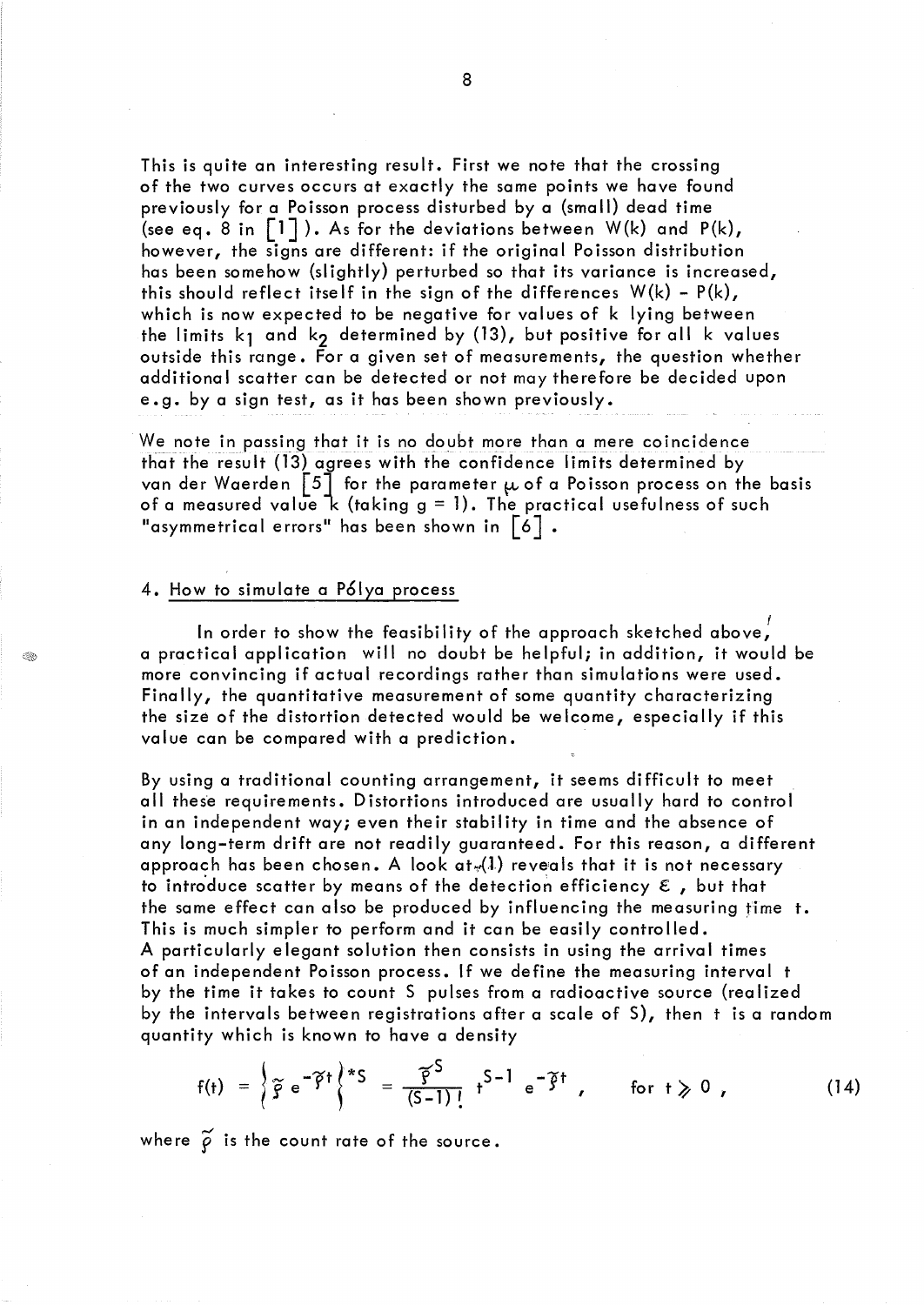This function is exactly of the same form as the one used in (2) for  $\mu$ in constructing the model which leads to the P61ya distribution. Since S now takes the role of  $r = 1/b$ , it follows from Table A1 that the relative variance V will be given by

$$
V = \frac{\sigma^2(k)}{m_1(k)} = 1 + \frac{m_1}{S}, \qquad (15)
$$

a prediction which can be checked with actual data. In a series of measurements made by P. Breonce, the re lation (15) cou Id be very well verified. As an example, the frequencies F(k) obtained in a run are reproduced in Table 1. The count rate of the gamma pulses used in this experiment was only about  $430 s^{-1}$ , which ensures a negligible dead-time effect. The mean time interval t, after a scale factor of  $S = 1000$ , was close to 0.1 s. The expected frequencies  $G(k)$  for a Poisson process were calculated from (3) by

$$
G(k) = N P m1(k), \qquad (16)
$$

where N = 385 411 and  $m_1 \cong 41.02$  ,

C.

with both parameters derived from the measurements. Details of the electronic equipment used to accumulate the data on a multiscaler will be given shortly in a separate report  $\lceil 7 \rceil$ .

The two "critical" values of k derived from (13) are  $k_1 \cong 35.1$  and  $k_2 \cong 47.9$  and a look at Table 1 shows that the prediction of the signs for the differences F - G is very good indeed: there are only five exceptions and three of them appear at the "crossing points" while the other two are in the tail of the distribution; they are all well within the statistical precision of the individual points. It is obvious that a correct prediction of the sign in 49 out of 54 cases cannot be a matter of pure chance and that even a smaller perturbation could have been detected in the available data by a sign test. For the shortcomings of a "symmetrical" test such as the well-known chi-square test, see our earlier remarks in  $\lceil 1 \rceil$ . The relative variance V expected on the basis of  $(15)$ , i.e.

 $V \cong 1 + 41.02/1000 \cong 1.041$ ,

is clearly in excellent agreement with the observed value 1.041 + 0.003.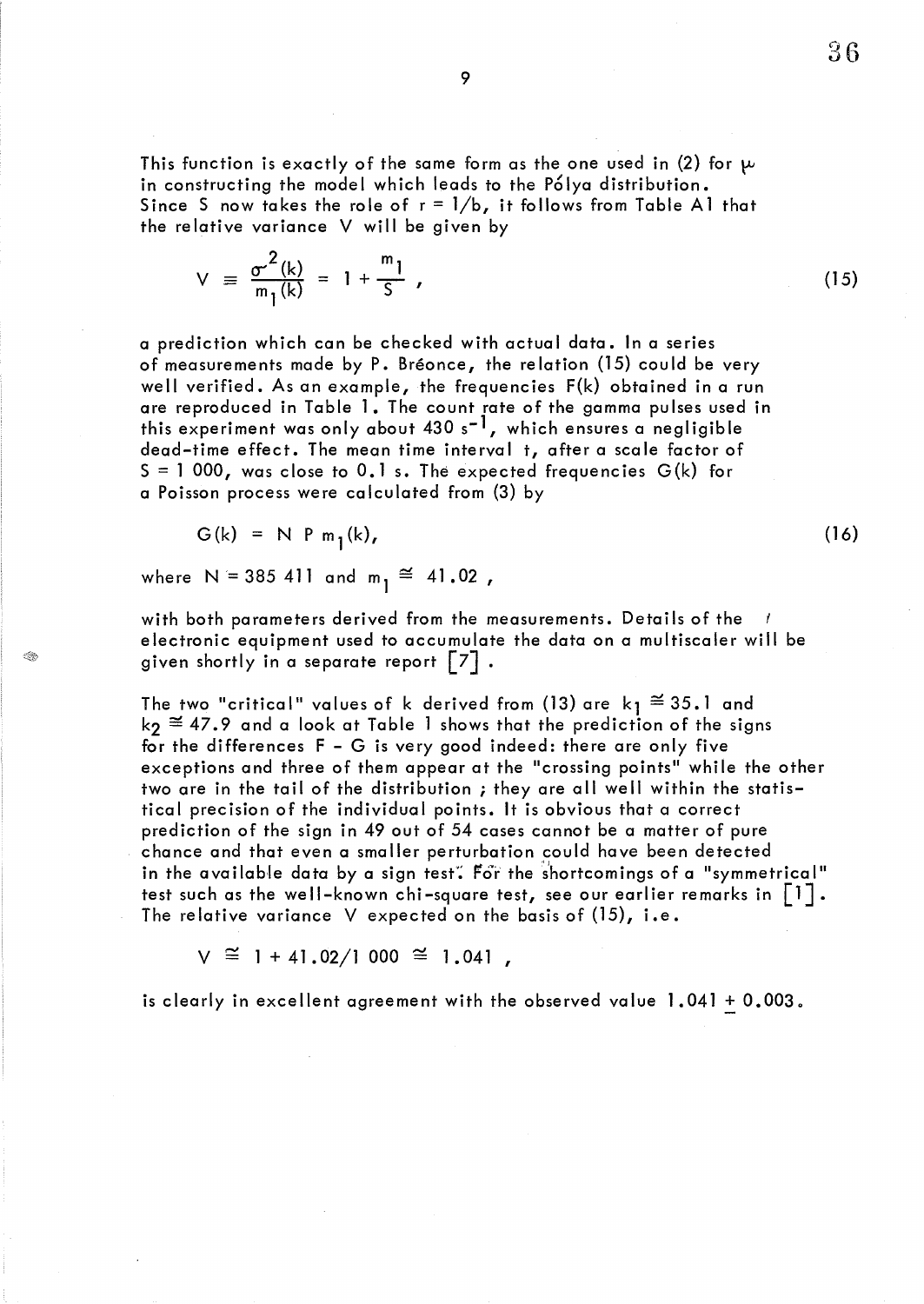| k                | Frequencies<br>F(k)     | G(k)                  | Sign of<br>difference<br>$F - G$  | k                             |              | Frequencies<br>F(k)      | G(k)                             | Sign of<br>difference<br>$F - G$ |
|------------------|-------------------------|-----------------------|-----------------------------------|-------------------------------|--------------|--------------------------|----------------------------------|----------------------------------|
| $\leqslant$ 11   | $\pmb{0}$               | $\overline{0}$        |                                   | 45                            |              | 18 548                   | 18 966                           |                                  |
| 12               | $\boldsymbol{2}$        | $\mathbf 0$           |                                   | 46                            |              | 16 625                   | 16911                            |                                  |
| 13               | 1                       | $\mathbf 0$           | $\div$                            | 47                            |              | 14 791                   | 14 758                           | $\ddag$                          |
| 14               | 1                       | $\mathbf 3$<br>6<br>0 |                                   |                               |              |                          |                                  |                                  |
| 15               | $\mathbf 0$             | 1                     |                                   | $k_{2}$                       |              |                          |                                  |                                  |
| 16               | $\overline{\mathbf{c}}$ | $\mathbf{2}$          |                                   | 48                            |              | 12 648                   | 12 610                           | $\ddag$                          |
| 17               | 6                       | 4                     | +                                 | 49                            |              | 10 694                   | 10 555                           | $\ddot{}$                        |
| 18               | 13                      | 10                    | $\pmb{+}$                         | 50                            |              | 8 7 8 6                  | 8 6 5 9                          | $\ddag$                          |
| 19               | 24                      | 22                    | $\ddot{}$                         | 51                            |              | 7 2 5 3                  | 6 964                            | $\ddag$                          |
| 20               | 47                      | 44                    | $\ddot{}$                         | 52                            |              | 5 6 0 5                  | 5 4 9 3                          | $\ddag$                          |
| 21               | 104                     | 86                    | $\ddot{}$                         | 53                            |              | 4 4 1 4                  | 4 2 5 1                          | $\ddot{}$                        |
| 22               | 182                     | 161                   | $\ddot{}$                         | 54                            |              | 3 5 4 6                  | 3 2 2 9                          | $\ddag$                          |
| 23               | 361                     | 287                   | $\ddot{}$                         | 55                            |              | 2 605                    | 2 408                            | $\ddag$                          |
| 24               | 561                     | 491                   | $\ddag$                           | 56                            | 1            | 912                      | 763                              | $+$                              |
| 25               | 927                     | 806                   | $\ddagger$                        | 57                            | 1            | 332                      | 1 269                            | $\ddag$                          |
| 26               | 359<br>1                | 271                   | $\ddot{}$                         | 58                            | 1            | 017                      | 897                              | +                                |
| 27               | 2 0 7 1                 | 931<br>1.             | $\ddag$                           | 59                            |              | 698<br>462               | 624<br>426                       | $\ddot{}$<br>$\div$              |
| 28               | 3 1 2 9                 | 2 8 2 8<br>4 000      | $\ddot{\phantom{1}}$<br>$\ddot{}$ | 60<br>61                      |              | 348                      | 287                              | Ť<br>$\ddag$                     |
| 29<br>30         | 4 183<br>5 645          | 5 4 6 9               | $\ddagger$                        | 62                            |              | 235                      | 190                              | $\ddag$                          |
| 31               | 7 486                   | 7 2 3 6               | $\ddag$                           | 63                            |              | 136                      | 123                              | $\ddag$                          |
| 32               | 9 5 5 3                 | 9 2 7 4               | $\ddag$                           | 64                            |              | 103                      | 79                               | $+$                              |
| 33               | 11 636                  | 11 527                | $+$                               | 65                            |              | 55                       | 50                               | $\ddag$                          |
| 34               | 14 149                  | 13 905                | ╈                                 | 66                            |              | 27                       | 31                               |                                  |
| 35               | 16217                   | 16 295                |                                   | 67                            |              | 28                       | 19                               | $\ddag$                          |
|                  |                         |                       |                                   | 68                            |              | 16                       | 11                               | $\boldsymbol{+}$                 |
| $^{\mathsf k}$ 1 |                         |                       |                                   | 69                            |              | 6                        | 7                                |                                  |
| 36               | 18 548                  | 18 565                | $\textcolor{red}{+}$              | 70                            |              | 4                        | 4                                | (zero)                           |
| 37               | 20 4 24                 | 20 580                |                                   | 71                            |              |                          |                                  |                                  |
| 38               | 21 933                  | 22 2 14               |                                   | $M \sim 72$                   |              | $\frac{3}{1}$ $\Big\{$ 5 |                                  |                                  |
| 39               | 22 849                  | 23 362                |                                   | 73                            |              |                          | $1\overline{\smash{\big\}}\,5$   | (zero)                           |
| 40               | 23 322                  | 23 955                |                                   | $\geqslant$ 74                |              |                          |                                  |                                  |
| 41               | 23 307                  | 23 964                |                                   |                               |              |                          |                                  |                                  |
| 42               | 23 005                  | 23 402                |                                   |                               | $N = 385411$ |                          |                                  |                                  |
| 43               | 22 106                  | 22 322                |                                   |                               |              |                          |                                  |                                  |
| 44               | 20 3 23                 | 20 808                |                                   | The experimental moments are  |              |                          |                                  |                                  |
|                  |                         |                       |                                   | $m_1(k) = 41.016 \pm 0.011$ , |              |                          |                                  |                                  |
|                  |                         |                       |                                   |                               |              |                          | $\sigma^2(k) = 42.71 \pm 0.10$ , |                                  |
|                  |                         |                       |                                   |                               |              |                          |                                  |                                  |

 $\mu_3(k) = 44.7 \pm 1.2$ .

Table 1 - Comparison between experimental frequencies F(k) and those expected for a Poisson process,  $G(k)$ . The observed signs of the differences  $F - G$ follow very well the predicted pattern. For details on this and also on the experimental generation of a P61ya process see text.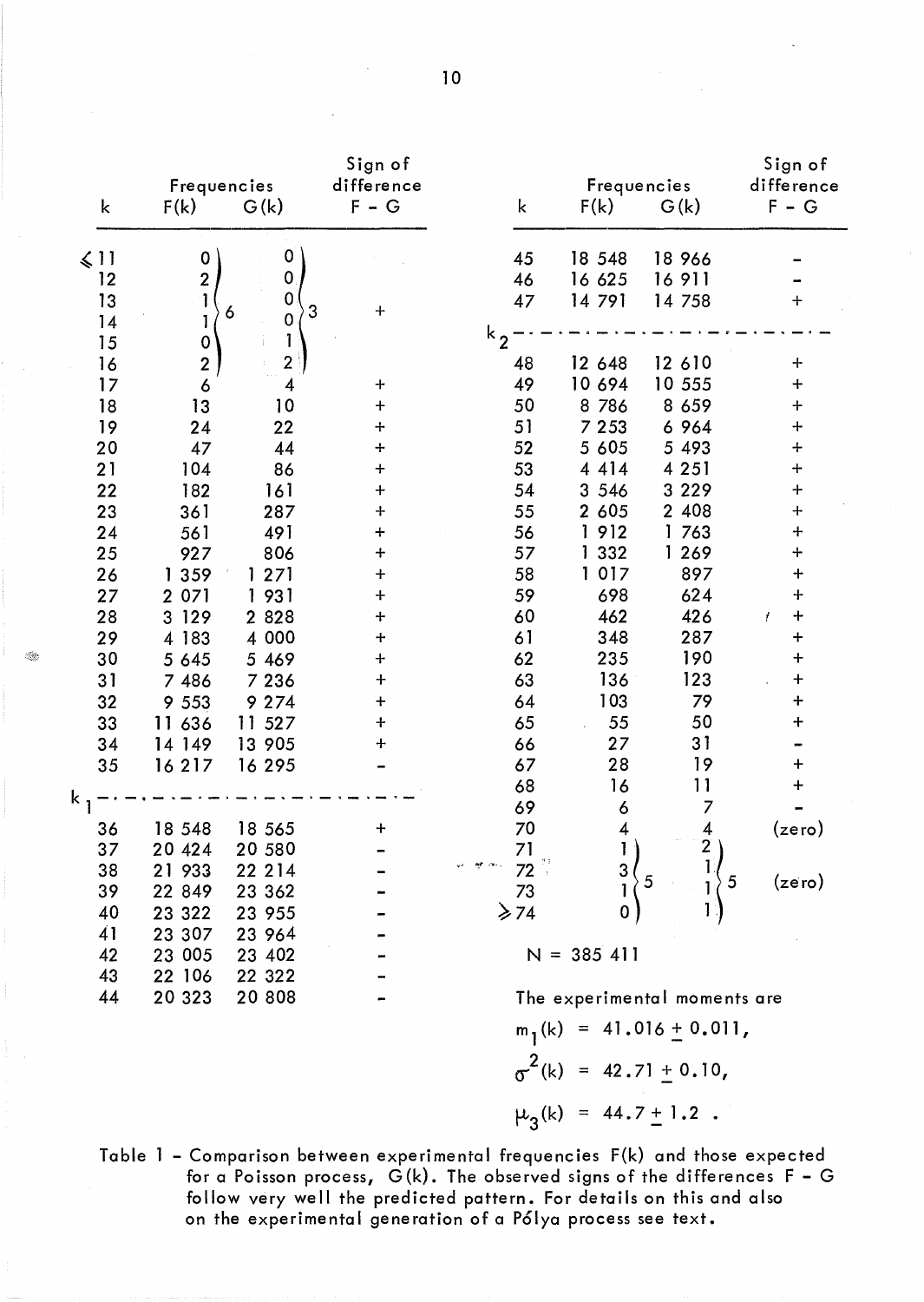## 5. Some distinctions betwee n re lated processes

The preceding discussion once more showed that the Poisson process is not only a most useful distribution in itself, but that it can often serve as a model or for comparison. It may be interesting, therefore, to have some simple criteria at hand which could help to decide when the use of the Poisson law is justified or, in the negative case, which alternative could possibly be applied as a better approximation. It will be obvious that in practice such a decision is only of real interest in those cases where a possible departure from the Poisson distribution is relatively small. Apart from the sign test mentioned above, other simple means for distinguishing between similar processes exist, some of which will be sketched in what follows.

Among the many possible "competitors" to the Poisson law, we confine ourselves (rather arbitrarily) to the binomial and the P61ya distribution. A first characteristic distinction is given by the value of the relative variance V defined in (15). Another typical feature concerns the ratio of successive probabilities, i.e. the quantity

$$
Q(k) = \frac{W(k)}{W(k-1)}, \qquad k = 1, 2, \ldots
$$
 (17)

This will be quickly derived for the three distributions in question •.

a) Binomial distribution

Here we have the well-known expression

 $W(k) = {n \choose k} p^k q^{n-k}$ 

where mean and variance are given by

$$
m_1(k) = n p, \qquad \sigma^2(k) = n p q,
$$

hence  $V = q$ .

The ratio of successive probabilities leads to the recursion formula

$$
Q(k) = \frac{\binom{n}{k}}{\binom{n}{k-1}} \frac{p}{q} = \frac{n (n-1) (n-2) \dots (n-k+1)}{n (n-1) (n-2) \dots (n-k+2)} \frac{(k-1)!}{k!} \frac{p}{q}
$$
  
=  $\frac{p}{q} \frac{n-k+1}{k} = \frac{1}{k} \frac{p (n+1)}{q} - \frac{p}{q}$  (18)

The reason for preferring the (apparently more complicated) last form will become obvious later.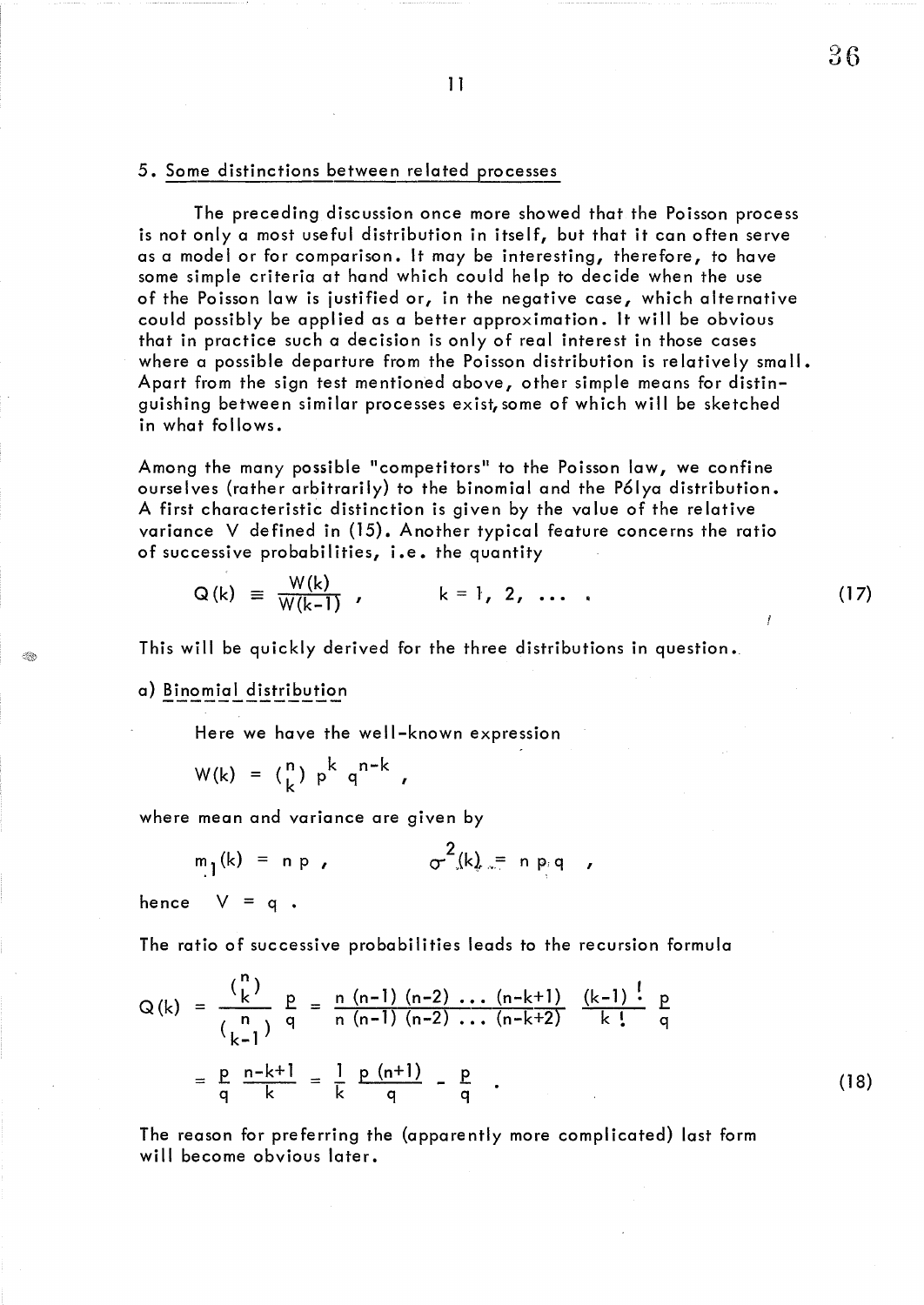b) Poisson distribution

From 
$$
W(k) = \frac{\mu^k}{k!} e^{-\mu}
$$
, with

$$
m_1(k) = \sigma^2(k) = \mu
$$
, thus  $V = 1$ ,

we get readily also

$$
Q(k) = \frac{\mu^{k}}{\mu^{k-1}} \frac{(k-1)^{\frac{1}{k}}}{k!} = \frac{\mu}{k} .
$$
 (19)

c) Pólya distribution

From  $(5b)$  and Table A1, i.e.

$$
W(k) = p^{r} \binom{-r}{k} (-q)^{k}
$$

and

$$
m_1(k) = \frac{rq}{p}
$$
 and  $\sigma^2(k) = \frac{rq}{p}$ , thus  $V = \frac{1}{p}$ ,

one obtains

$$
Q(k) = \frac{\binom{-r}{k}}{\binom{-r}{k-1}} \frac{(-q)^k}{(-q)^{k-1}} = \frac{(-r-k+1)}{k} (-q) = \frac{1}{k} q (r-1) + q . \tag{20}
$$

It follows from (18) to (20) that for all the three cases considered Q (k) can be brought into the form

$$
Q(k) = A + B/k \tag{21}
$$

The corresponding coefficients A and B are given in Table 2, together with the values for V and the special case  $Q(1)$ . It is easy to show that in the graphical plot of  $Q(k)$  all the three straight lines have a common intersection (see Fig. 1). If we approximate  $Q(k)$  by the experimentally available ratios F(k)/F(k-1), then, provided that the scatter in the frequencies is not too large, a first decision on the probability distribution to be used can possibly be based on such a plot of the data.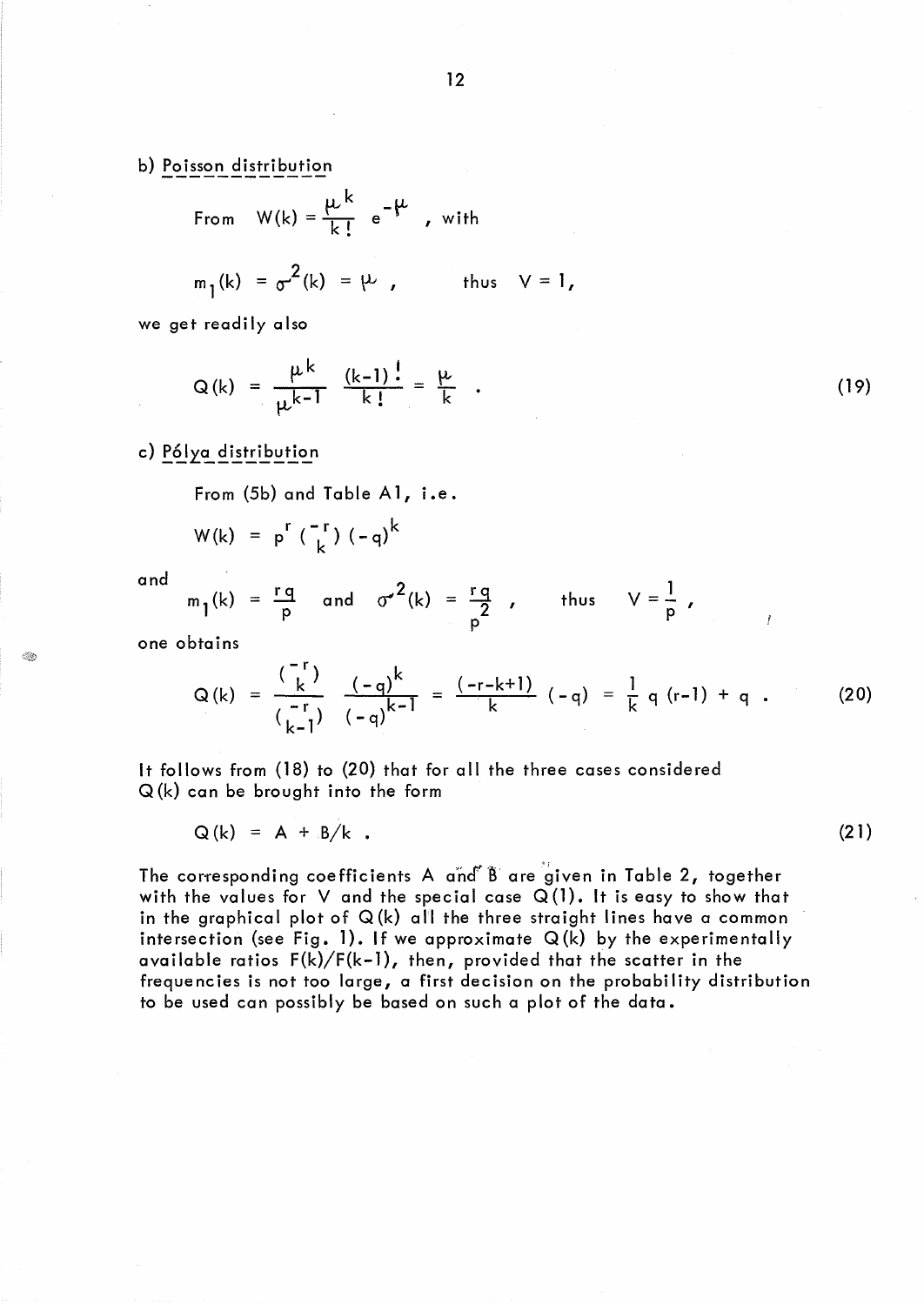| Distribution |                   | Α                  | В                             | Q(1)                    |
|--------------|-------------------|--------------------|-------------------------------|-------------------------|
| Binomial     | q $\langle$ 1     | $\frac{-p}{q} < 0$ | $\frac{p(n+1)}{p}$ $\mu$      | $\frac{\mu}{q}$ > $\mu$ |
| Poisson      |                   |                    | μ                             | μ                       |
| Pólya        | $\frac{1}{p}$ > 1 | q > 0              | $\frac{1}{q}$ (r-1) $\lt \mu$ | $p\mu\ell\mu$           |

Table 2 - Summary of some characteristics of the binomial, Poisson and P61ya distributions, with  $V = \sigma^2(k)/m_1(k)$ . The quantities A and B are the coefficients appearing in (21) for  $Q(k) = W(k)/W(k-1)$ .



Figure 1 - Schematic plot of the ratios  $Q(k) = W(k)/W(k-1)$ as a function of l/k, for a P6lya, a Poisson and a binomial distribution with the common expectation value  $\mu$  .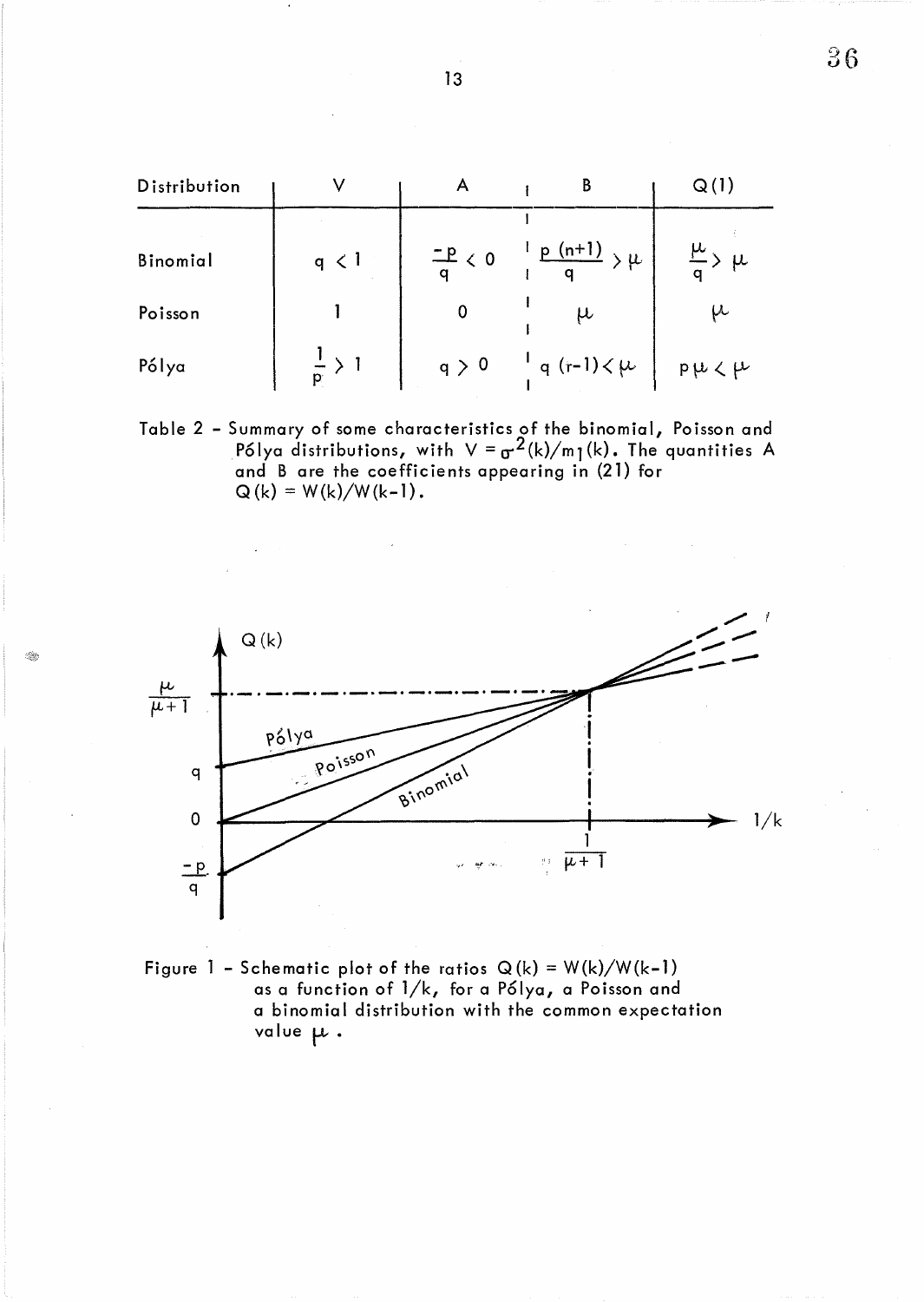#### APPENDIX

### Some remarks on the moments

For the sake of completeness, we want to indicate also briefly the first three moments; the corresponding results are assembled in Table A 1.

Perhaps the simplest way to obtain these moments without any real effort of calculation is as follows. We start from (5b) and put

$$
\frac{-q}{p} = \tilde{p} \quad \text{i.e.}
$$
\n
$$
\tilde{Q} = 1 - \tilde{p} = \frac{p+q}{p} = \frac{1}{p} \quad (A1)
$$

and  $r = -N$ .

I.

With these variables (5b) takes the form

$$
W(k) = {N \choose k} p^{-N} (p \tilde{p})^k = {N \choose k} p^{k-N} \tilde{p}^k
$$
  

$$
= {N \choose k} \tilde{p}^k \tilde{Q}^{N-k}.
$$
 (A2)

 $\mathbf{r}$ 

This corresponds to a binomial distribution for which the first moments are known to be

$$
m_1(k) = N \tilde{P}
$$
,  $\sigma^2(k) = N \tilde{P} \tilde{Q}$  and  $\mu_3(k) = N \tilde{P} \tilde{Q} (\tilde{Q} - \tilde{P})$ . (A3)

Hence, by substitution of (A1) we get for the moments of (5b)

$$
m_1(k) = \frac{rq}{p}
$$
,  $\sigma^2(k) = \frac{rq}{p^2}$  and  $\mu_3(k) = \frac{rq}{p^3}(1+q)$ . (A4)

It is possible that this heuristic derivation will not look very convincing to everybody. In this case, a more satisfactory approach can be based for instance on the characteristic function

$$
\varphi(t) = E\left[e^{itk}\right] = \left(\frac{p}{1-q e^{it}}\right)^r,
$$
\n(A5)

from which the moments are obtained in the well-known way by forming the derivations at the origin.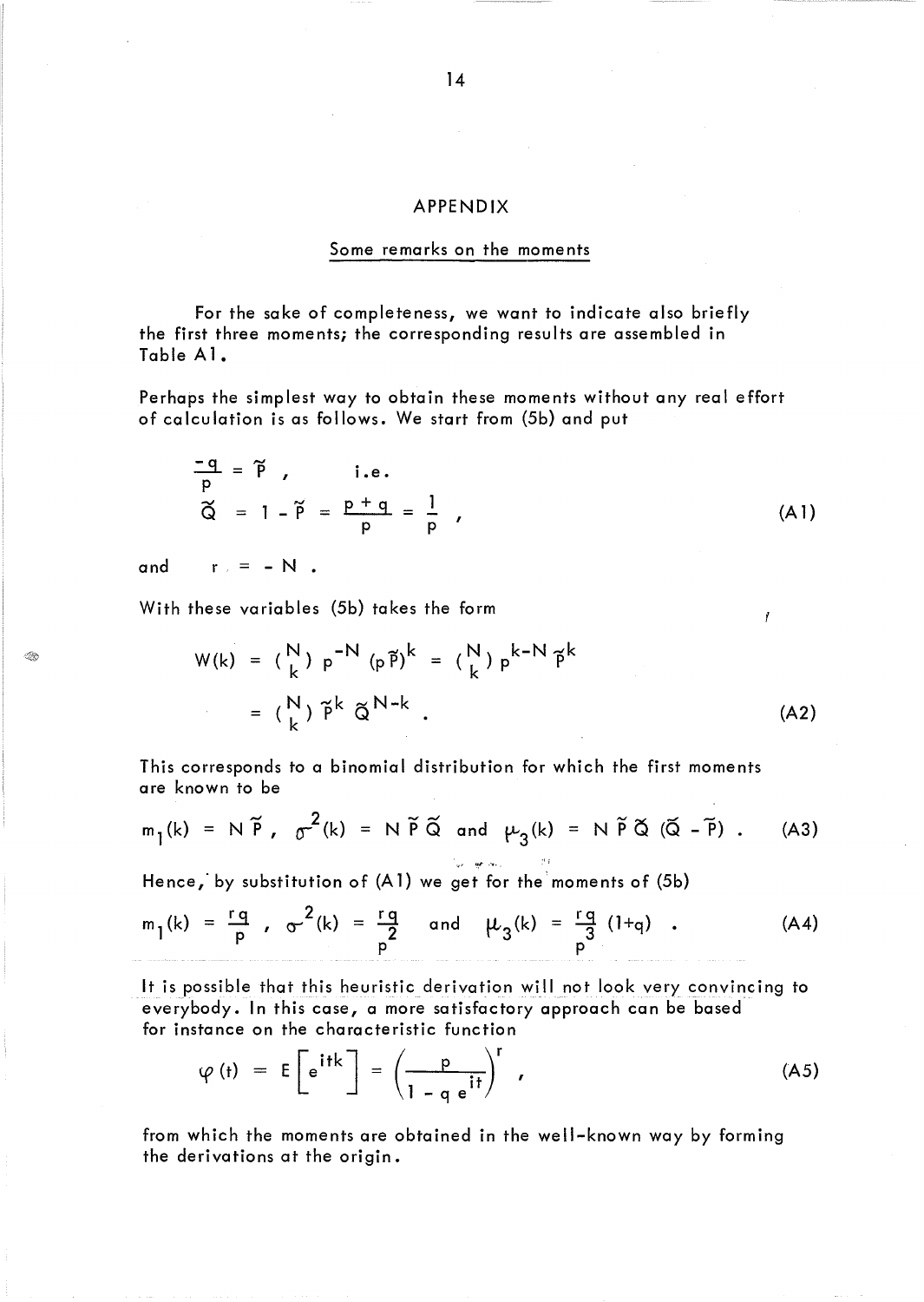

Table A1 - The first three moments of the Pólya distribution expressed in the different variables used in eqs. (4) to (6)

 $\mathbb{C}\mathbb{O}$  $\mathcal{O}$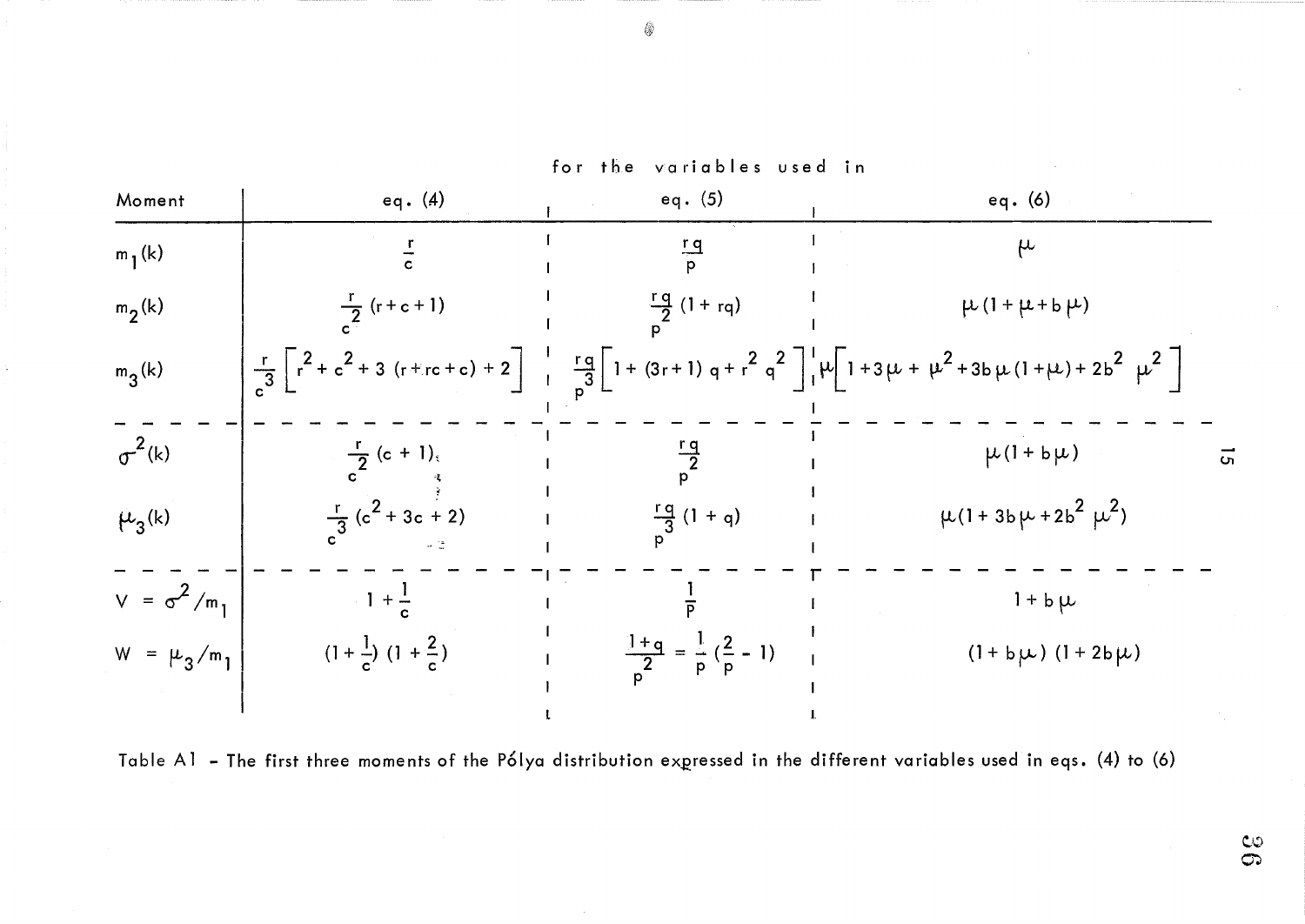After a number of rearrangements, a general expression is obtained for the ordinary moments of order  $n = 0, 1, 2, ...$  which can be brought (for the variables used in eq. 5) into the form

$$
m_{n}(k) = \sum_{j=0}^{n} S(n, j) \cdot r^{(j)} \cdot (\frac{q}{p})^{j}
$$
 (A6)

where  $r^{(i)} \equiv r(r+1)$   $(r+2)$  ...  $(r+i-1)$  is a "rising" factorial

and S(n, j) are the Stirling numbers of the second kind, to which we have to add the supplementary condition that

$$
r^{(0)} = 1
$$
 and  $S(n, 0) = \delta_{n, 0}$ .

We note in passing that a corresponding formula given by Fisz  $\lceil 8 \rceil$  is wrong (except for  $n = 1$  and 2).

Likewise a general expression can be found for the central moments of the Pólya distribution which reads

$$
\mu_{n}(k) = \sum_{j=0}^{n} (-\frac{rq}{p})^{j} \binom{n}{j} \sum_{j=0}^{n-1} S(n-j, j) \cdot r^{(j)} \cdot \left(\frac{q}{p}\right)^{j} . \tag{A7}
$$

Direct use of equations (4), (5) and (6) for obtaining the moments is possible, but may occasionally lead to intermediate expressions which call for a rather acrobatic skill in reducing them to simpler forms; those who feel attracted by this kind of challenge may test their abilities. The transition to another set of variables is no problem, of course. Thus, for the heuristic approach sketched above, expressions of the moments in the variables used in (6) can be obtained directly from those valid for a binomial distribution if the substitutions

$$
N\widetilde{P} = \mu \qquad \text{and} \qquad \widetilde{P} = -b \mu \qquad (A8)
$$

are used instead of (A 1).

Œ.